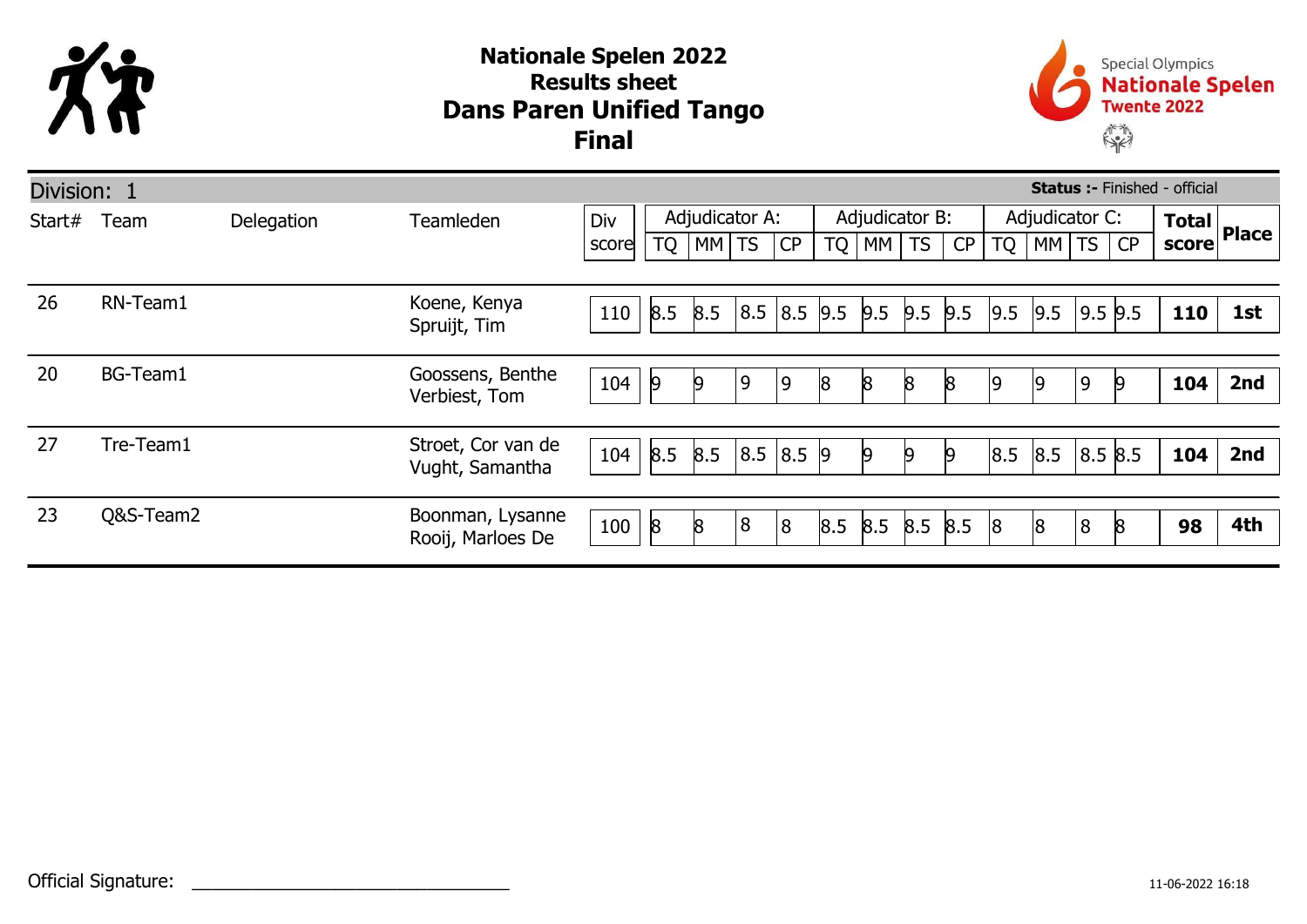

## Dans Paren Unified Tango Nationale Spelen 2022 Results sheet Final



| Division: 2<br><b>Status :- Finished - official</b> |           |            |                                     |       |                |       |           |                |           |                     |              |     |                |       |                |    |     |                         |
|-----------------------------------------------------|-----------|------------|-------------------------------------|-------|----------------|-------|-----------|----------------|-----------|---------------------|--------------|-----|----------------|-------|----------------|----|-----|-------------------------|
| Start#                                              | Team      | Delegation | Teamleden                           | Div   | Adjudicator A: |       |           |                |           | Adjudicator B:      |              |     | Adjudicator C: |       |                |    |     | Total<br>score<br>Place |
|                                                     |           |            |                                     | score | <b>TQ</b>      | MM TS |           | CP             | <b>TQ</b> | $\mid$ MM $\mid$ TS |              | CP  | <b>TQ</b>      | MM TS |                |    |     |                         |
|                                                     |           |            |                                     |       |                |       |           |                |           |                     |              |     |                |       |                |    |     |                         |
| 22                                                  | Q&S-Team1 |            | Hollander, Ilse den<br>Vos, Jolanda | 94    | $\mathsf{8}$   | 8     | $\vert 8$ | $\overline{8}$ | 8         | $\beta$             | $\mathsf{8}$ | 8   | 19             | 19    | $\overline{9}$ | 19 | 100 | 1st                     |
|                                                     |           |            |                                     |       |                |       |           |                |           |                     |              |     |                |       |                |    |     |                         |
| 21                                                  | BG-Team2  |            | Boeykens, Mariska                   | 98    | 7.5            | 7.5   | 7.5       |                | 7.5 8.5   | $8.5$ 8.5 8.5       |              |     | 8              | 8     | 8              | 8  | 96  | 2nd                     |
|                                                     |           |            | Grezlichowski,                      |       |                |       |           |                |           |                     |              |     |                |       |                |    |     |                         |
| 24                                                  | Q&S-Team3 |            | Broos, Marja                        |       |                |       |           |                |           |                     |              |     |                |       | ⇁              |    |     |                         |
|                                                     |           |            | Matthijssen, Gitty                  | 92    |                |       |           | 7              | 7.5       | $7.5$ 7.5           |              | 7.5 | 7              |       |                |    | 86  | 3rd                     |